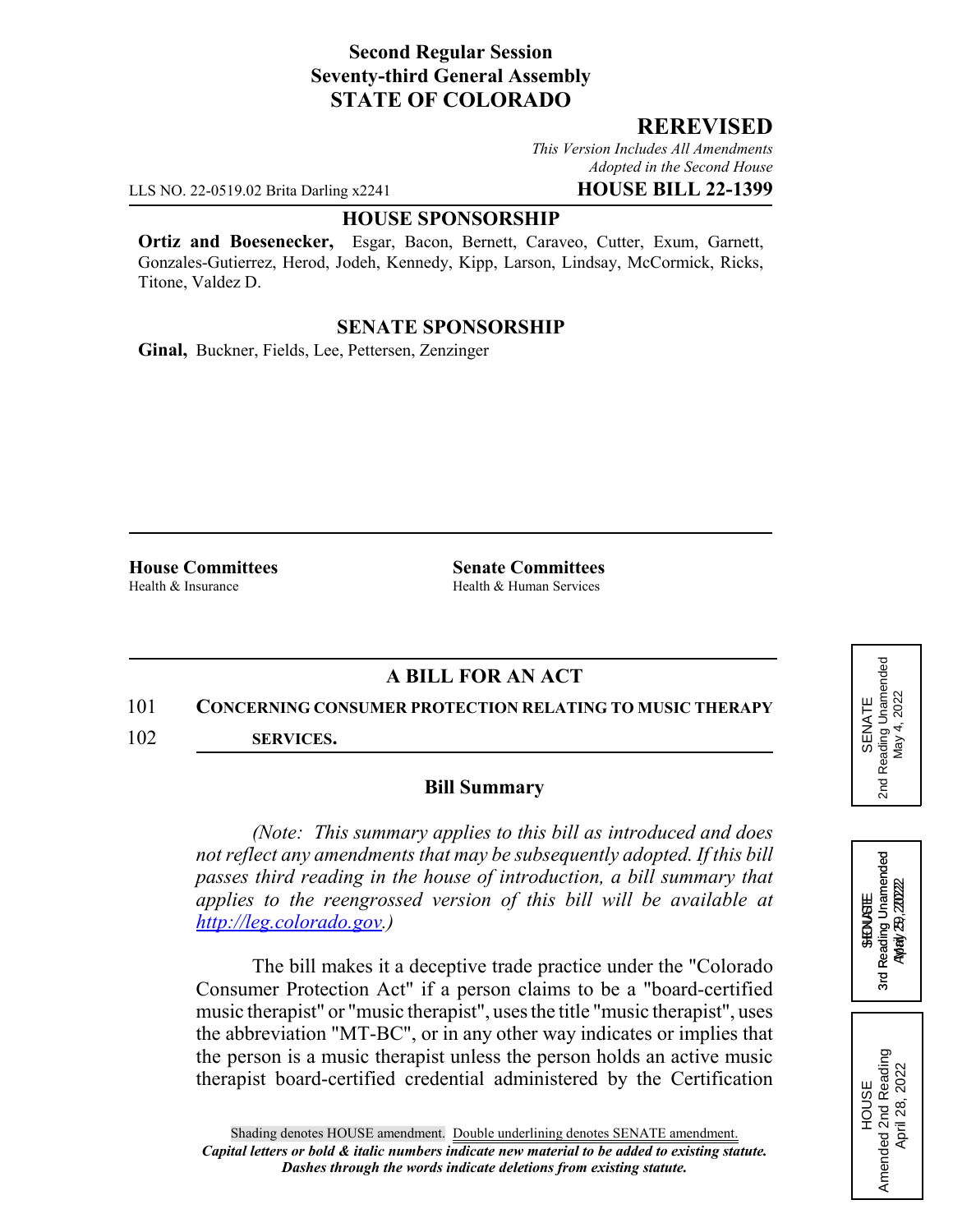Board for Music Therapists.

Any person who unlawfully claims to be a music therapist commits a class 2 misdemeanor.

*Be it enacted by the General Assembly of the State of Colorado:*

 **SECTION 1. Legislative declaration.** Music therapy is the clinical, evidence-based use of music interventions to accomplish individualized goals for people of all ages and ability levels within a therapeutic relationship with a credentialed professional who has completed an approved music therapy program. The general assembly hereby finds and declares that the use of the title "music therapist" affects consumers in choosing services and that the use of the title "music therapist" should be regulated for the purpose of protecting consumers.

 **SECTION 2.** In Colorado Revised Statutes, 6-1-707, **add** (1)(f) as follows:

 **6-1-707. Use of title or degree - deceptive trade practice.** (1) A person engages in a deceptive trade practice when, in the course of the person's business, vocation, or occupation, the person:

 (f) (I) (A) CLAIMS EITHER ORALLY OR IN WRITING TO BE A "BOARD-CERTIFIED MUSIC THERAPIST" OR "MUSIC THERAPIST" OR USES THE ABBREVIATION "MT-BC" OR ANY OTHER WORDS, LETTERS, ABBREVIATIONS, OR INSIGNIA INDICATING OR IMPLYING THAT THE PERSON IS A MUSIC THERAPIST UNLESS THE PERSON HOLDS AN ACTIVE MUSIC THERAPIST BOARD-CERTIFIED CREDENTIAL ADMINISTERED BY THE 21 CERTIFICATION BOARD FOR MUSIC THERAPISTS.

**(B) NOTHING IN THIS SUBSECTION (1)(f) PROHIBITS A PERSON FROM**  PERFORMING WORK, INCLUDING THE USE OF MUSIC, INCIDENTAL TO THE PERSON'S PROFESSION OR OCCUPATION, IF THAT PERSON DOES NOT

-2- 1399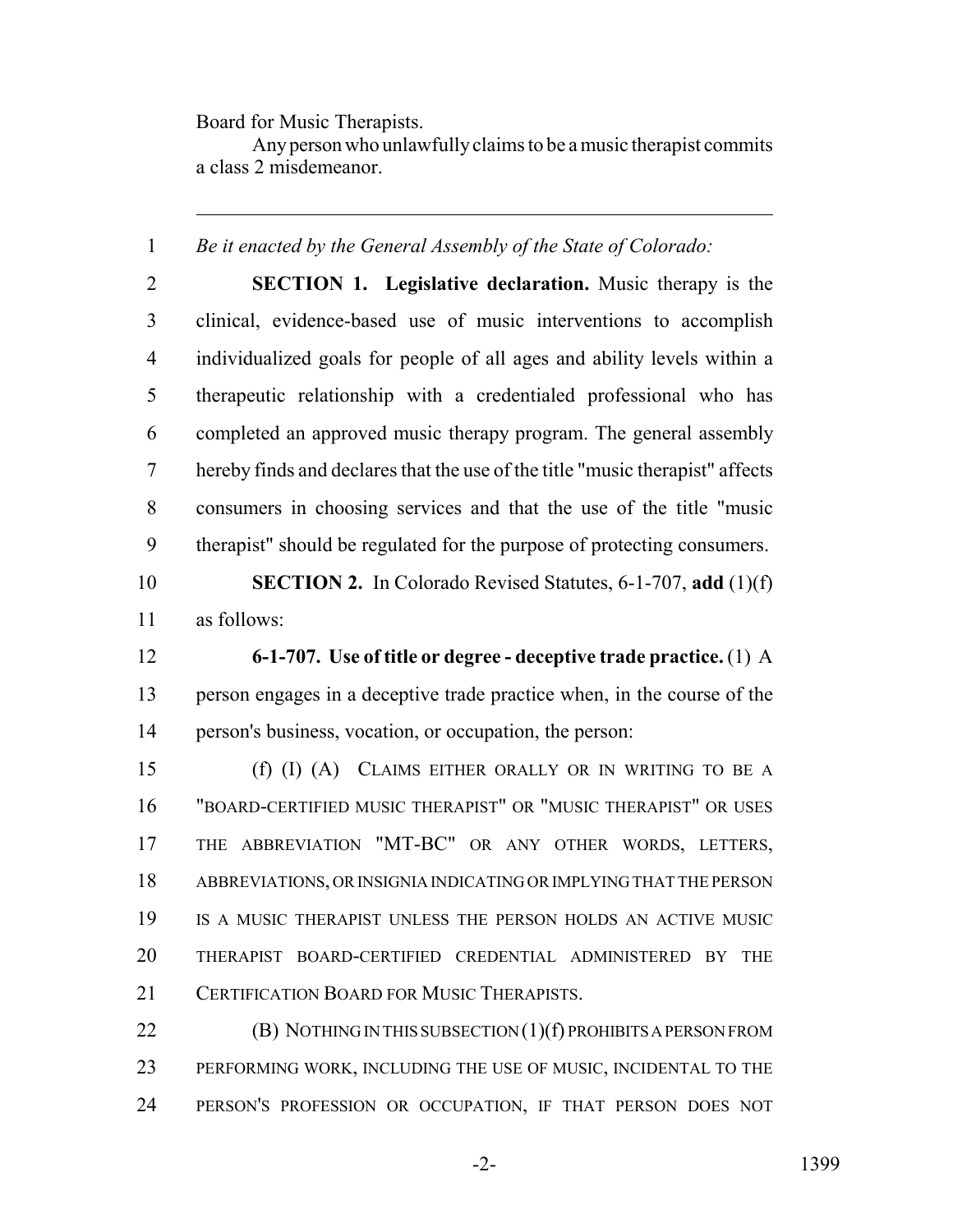REPRESENT THAT THE PERSON IS A MUSIC THERAPIST.

 (II) A PERSON WHO USES ANY OF THE TITLES, WORDS, LETTERS, 3 ABBREVIATIONS, OR INSIGNIA SPECIFIED IN SUBSECTION  $(1)(f)(I)(A)$  OF THIS SECTION SHALL MAKE AVAILABLE FOR IMMEDIATE INSPECTION BY ANY CONSUMER OR AGENT OF THE STATE THE PERSON'S BOARD-CERTIFIED CREDENTIAL ADMINISTERED BY THE CERTIFICATION BOARD FOR MUSIC THERAPISTS.

 (III) PRIOR TO CHARGING A PERSON WHO VIOLATES THIS SECTION WITH A CLASS 2 MISDEMEANOR PURSUANT TO SECTION 6-1-114, THE ATTORNEY GENERAL OR DISTRICT ATTORNEY MAY SEEK AN ASSURANCE OF DISCONTINUANCE OF THE DECEPTIVE TRADE PRACTICE FROM THE PERSON VIOLATING THIS SECTION OR INITIATE OTHER LAWFUL REMEDIES OR PENALTIES.

 **SECTION 3.** In Colorado Revised Statutes, **amend** 6-1-114 as follows:

 **6-1-114. Criminal penalties.** (1) Any person who promotes a 17 pyramid promotional scheme in this state commits a class 1 misdemeanor, as defined in section 18-1.3-501.

 (2) Any person who violates article 230 of title 12 or section 6-1-701, *6-1-707 (1)(f)*, or 6-1-717 commits a class 2 misdemeanor.

 **SECTION 4. Act subject to petition - effective date - applicability.** (1) This act takes effect at 12:01 a.m. on the day following the expiration of the ninety-day period after final adjournment of the general assembly; except that, if a referendum petition is filed pursuant 25 to section 1 (3) of article V of the state constitution against this act or an item, section, or part of this act within such period, then the act, item, section, or part will not take effect unless approved by the people at the